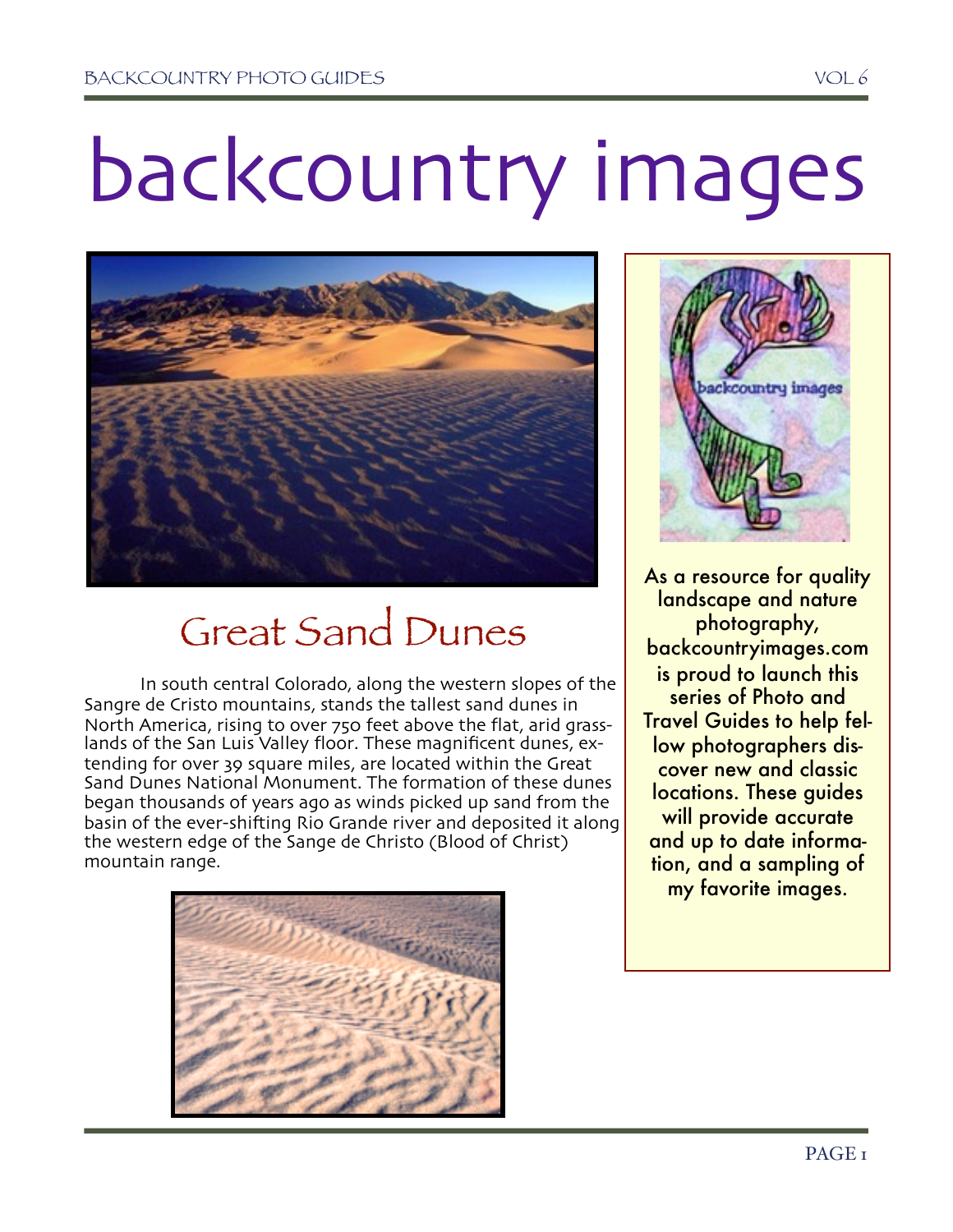

The Great Sand Dunes National Monument has the three ingredients necessary for the formation of sand dunes; sand, wind and a natural "trap". The Sangre de Cristo est, stretch along the eastern border of the monument and rise over 4,000 feet above the sand dunes. These mountains, part of the southern end of the Colorado Rockies, provide the natural trap for the creation of these magnificent dunes. Today, the dunes are constantly being shaped and reshaped as the wind continues to carry sand from the valley floor and deposit it in the monument.

## Great Sand Dunes

Because the sand dunes are located at over 8,000 feet above sea level,

summers tend to be cooler, while winter months can bring freezing temperatures and heavy snow. Eightyfive percent of the monument's visitation occurs between May and September, and accommodations in the Pinyon Flats campground can be scarce during this time. Spring tends to be the windiest season, which can present a problem for photographers and their equipment. In the fall, the days are milder and the colors of the aspen trees decorate the mountainsides. During the summer months, the sand can reach temperatures of over 130 degrees and adequate hiking shoes, sunscreen and plenty of water are highly recommended.

The monument and the campgrounds are open year round, however, summer months tend to be very crowded. Late spring and early fall are my favorite times due to the cool evenings, smaller crowds, fall colors and less windy conditions. The hour before sunset tends to be the best time to be photographing the dunes. As the evening skies fill with color, the shadows grow longer and more dramatic. The abstract shapes created by the sand, long shadows and colorful sunsets





offer endless photographic opportunities. Sunrise is more of a challenge, as the sun does not rise over the eastern mountains until late morning. Venturing out into the dunes in the early afternoon and waiting for the sun to set has worked best for me. However, this does mean hiking back down the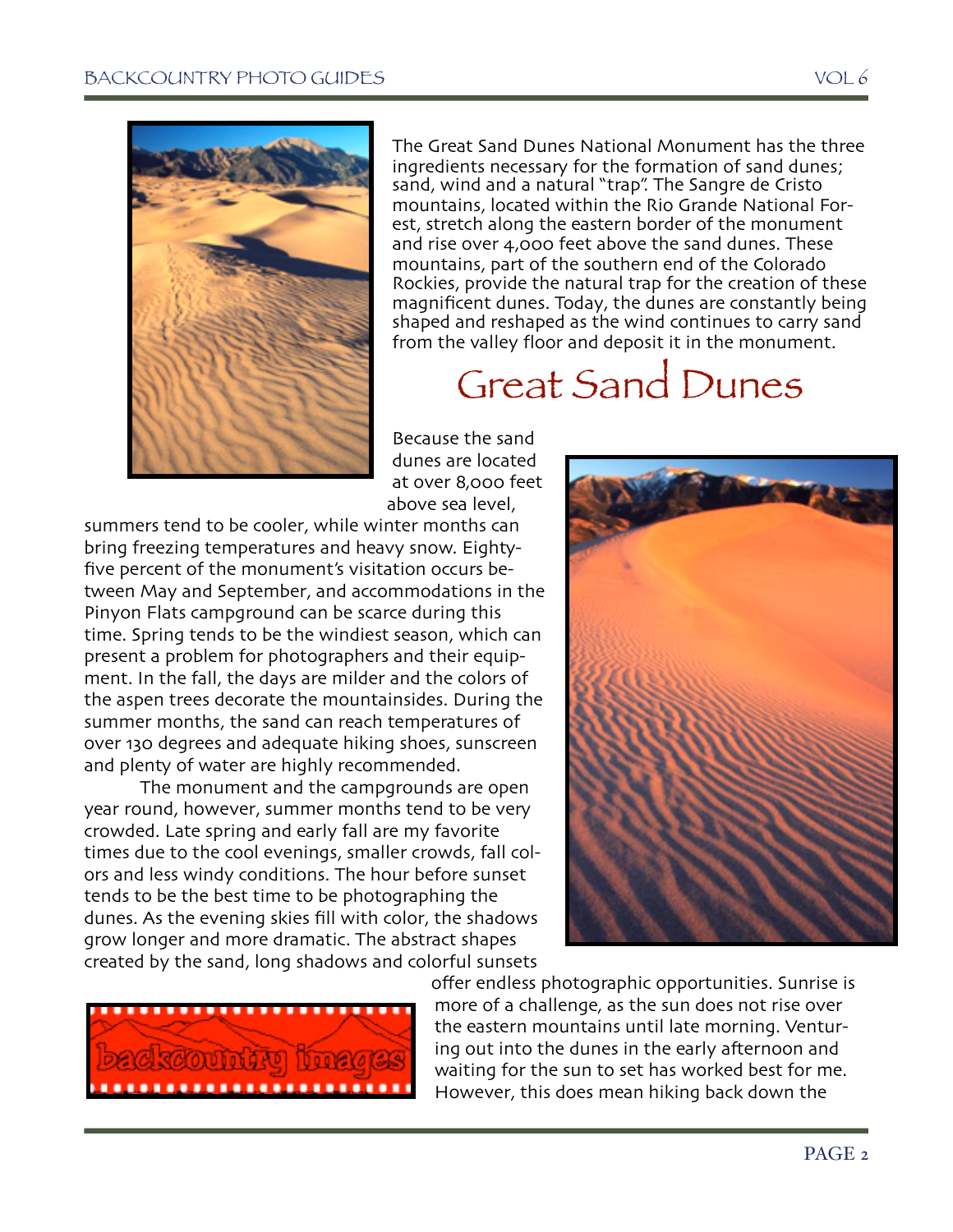dunes in the twilight or in the dark. Carrying a flashlight and making a note of your position before it gets too dark helps you to find your way back to the visitor center parking lot.

#### Hiking and Trailhead Information

The entrance to the Great Sand Dunes National Monument is located 38 miles northeast of Alamosa, Colorado on Highway 150. Alamosa is about three hours east of Durango and about three hours southwest of Colorado Springs. Because of the remote location of the



monument, the crowds are minimal in the early spring, winter and late fall.

The best way to experience the beauty of the sand dunes is to hike into them. From the visitor center parking lot to the top of the first sand dune is about one mile, however, this short hike can be quite strenuous as you climb in the deep sand to the summit of the dunes. However, it is well worth the effort. From the top of the dunes, the view is breathtaking. To the west you can watch the sunset over the San Luis Valley, and to the east, the snow covered mountain peaks provide a dramatic background to the changing patterns in the dunes.



### Photography Tips & Information

The abstract patterns and deep shadows in the sand dunes are my favorite images to capture. As the shadows grow longer before sunset, the interplay of sand and shadows intensifies. In addition to these patterns, the snow covered mountains provide an excellent contrast to the dunes themselves. I use a wide angle lens (20-28mm) to create sweeping vistas of the patterns in the sand dunes and the mountain peaks in the distance.

A polarizing filter helps to reduce the glare from the sand and darken the sky to a near cobalt blue when facing north, however, be careful not to over-polarize if you prefer a more natural color to the sky. I have found it best to include as little sky as possible during the daytime, unless the skies are filled with dramatic light and clouds. Since the sand is slightly lighter in tone than neutral (18%) gray, I have found it best to open up 1/2 to 1 stop to render the sand its natural color.

On the other hand, slightly underexposing your images allows the shadows to go black and gives the sand a deep brown or purple color de